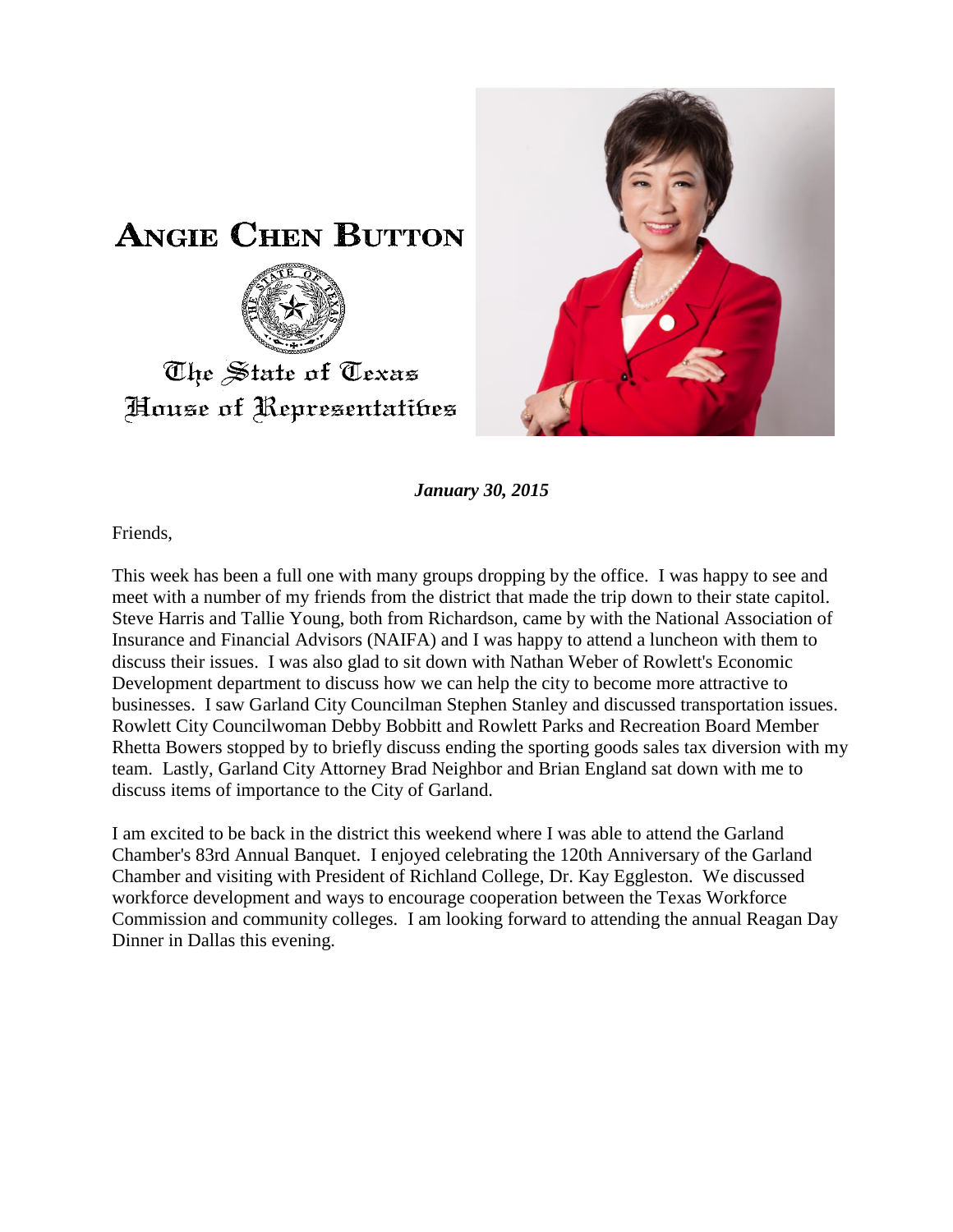

**I was happy to see my Richardson friends Steve Harris, Tallie Young, and Lisa McAllister with NAIFA when they came to visit their state capitol.**



**Happy to have both Brian England and Brad Neighbor with the Garland City Attorney's office come visit me in our capitol office.**